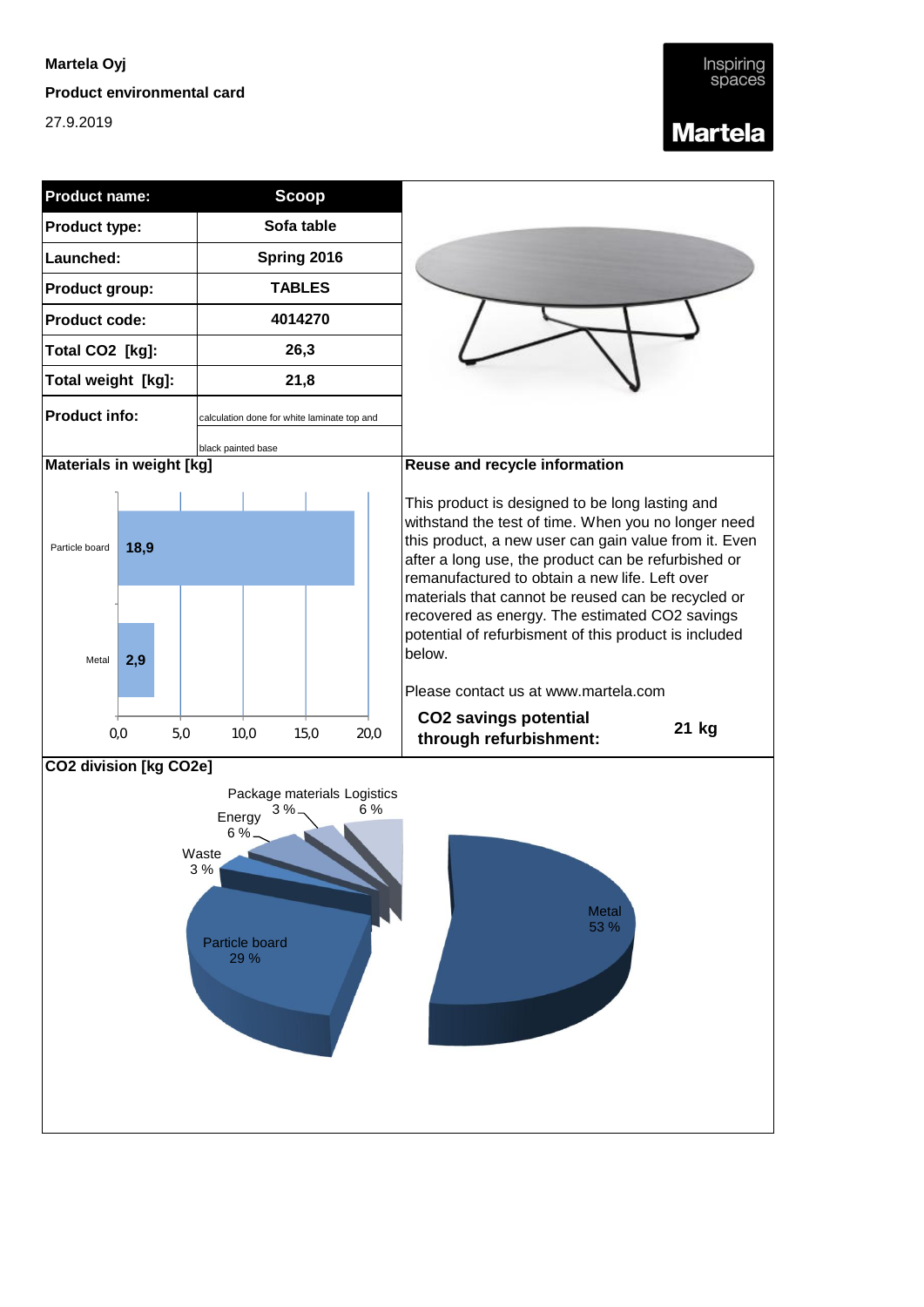## **Martela Oyj**

### **Product environmental card**

4.8.2016



# Inspiring spaces **Martela**